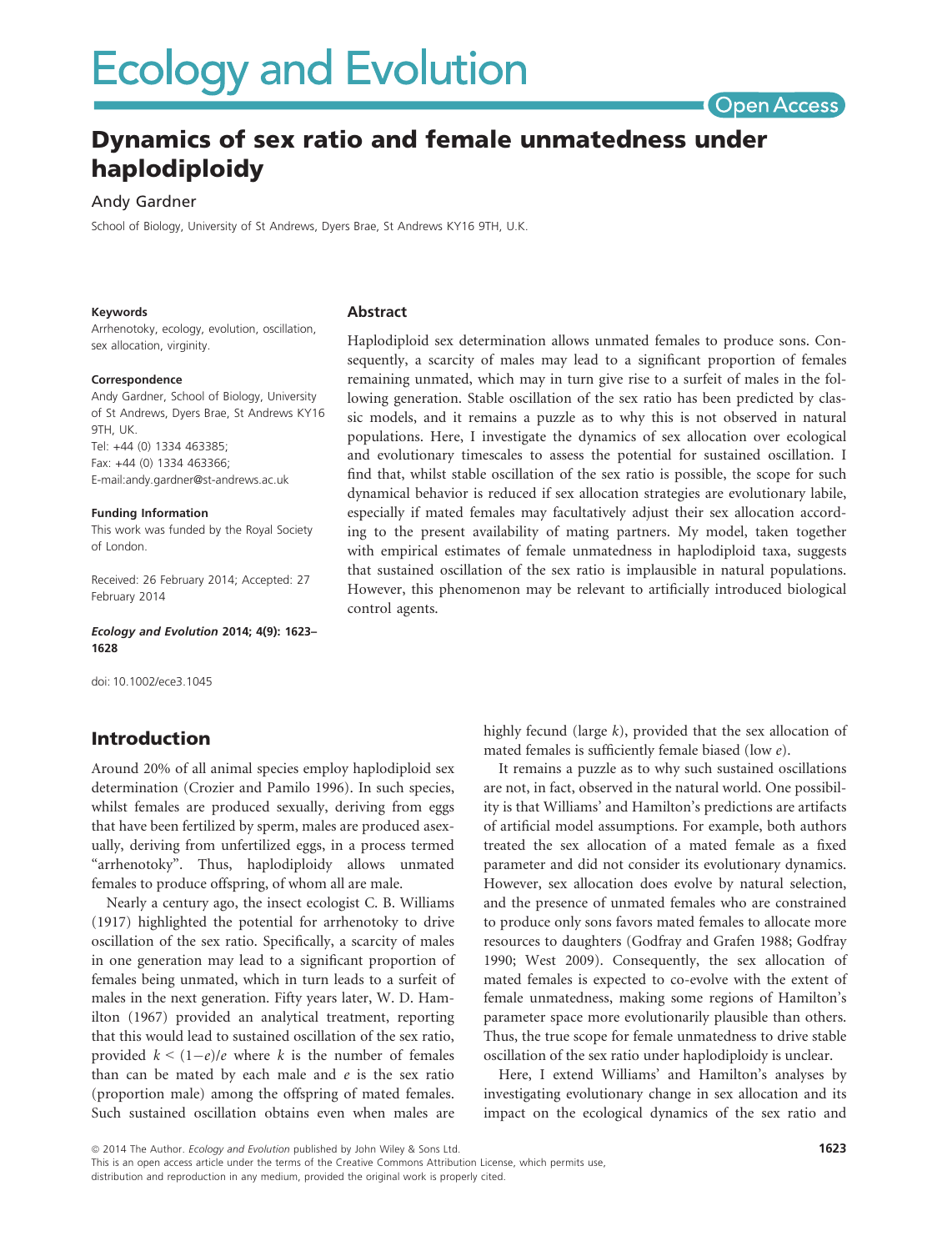female unmatedness. First, I consider that mated females employ a fixed sex allocation strategy that is evolutionarily optimized according to the intergenerational average availability of mating partners. This is consistent with Hamilton's ecological model and clarifies the parameter range over which stable oscillation obtains. Second, I consider that mated females are able to facultatively adjust their sex allocation according to current availability of mating partners. This requires an extension of Hamilton's ecological model and further clarifies the parameter range over which stable oscillation obtains.

Mated-female sex allocation (e)

atio

Generation

## Models and Results

#### Obligate sex allocation

Following Hamilton (1967), I consider an infinite, haplodiploid population. Mating occurs as follows: females and males mate at random, with females leaving the mating pool upon their first mating and males leaving the mating pool upon their kth mating, such that mating ends when one or both of the sexes is no longer present in the mating pool. Mated females produce offspring with sex ratio e, and unmated females produce offspring with sex ratio 1, with all females producing the same number of offspring.

Thus, if the sex ratio in any generation is  $z$ , the proportion of females being mated in that generation is  $m = (zk)/(1-z)$  if  $z \le 1/(1+k)$  and  $m = 1$  if  $z > 1/$  $(1 + k)$ , and the sex ratio in the following generation is  $z' = m e + 1-m$ , or:

$$
z' = \begin{cases} 1 - \frac{zk}{1 - z}(1 - e) & z \le \frac{1}{1 + k} \\ e & z > \frac{1}{1 + k} \end{cases} \tag{1}
$$

As Hamilton reported, this leads to stable oscillation in sex ratio between  $z = e$  and  $z = 1 - ek$ , either side of an unstable equilibrium at  $z^* = \frac{1}{2}(2 + k(1-e) - (k(1-e))$  $(4 + k(1-e)))^{1/2}$ , if  $k < (1-e)/e$  (see Appendix A1 for derivation; Fig. 1). However, the sex allocation of mated females is not arbitrary. Rather, this trait is expected to be under strong selection to counter the male bias introduced by the reproduction of unmated females (Godfray and Grafen 1988; Godfray 1990; West 2009). If mated females adopt a sex allocation  $e$  that is not facultatively adjusted according to mate availability, then natural selection leads this to converge upon:

$$
e = \begin{cases} \frac{3+k-\sqrt{(9-k)(1-k)}}{8k} & \text{if} \quad k \le 1\\ \frac{1}{2} & \text{if} \quad k > 1 \end{cases} \tag{2}
$$

(see Appendix A1 for derivation; Fig. 2A). This result extends that of Godfray (1990), who assumed a fixed rate





Stable oscillation

Male fecundity  $(k)$ 

of female unmatedness, to a scenario in which unmatedness fluctuates over generations. Whilst Godfray (1990) showed that mated females are favored to adopt a femalebiased sex allocation that exactly negates the male bias introduced by female unmatedness, here, I find that mated females are forced to overcompensate when male fecundity is limiting and undercompensate when male fecundity is not limiting.

This development is compatible with Hamilton's model of the ecological dynamics of the sex ratio, but reduces its parameterization. In particular, whereas Hamilton's model is governed by two parameters – male fecundity  $(k)$  and mated-female sex allocation  $(e)$  – I have expressed the latter in terms of the former, so that the model is solely governed by the male-fecundity  $(k)$  parameter. Returning to Hamilton's original condition  $k < (1-e)/e$  for stable oscillation, and substituting  $e$  for the solution given in equation (2), the condition for stable oscillation becomes  $k \leq 1$ . In other words, stable oscillation obtains only if each male can, on average, mate with fewer than one female. In this case, the sex ratio stably oscillates between  $z = (3 + k - ((9 - k))$  $(1-k)^{\frac{1}{2}}/(8k)$  and  $z = (5-k+((9-k)(1-k))^{\frac{1}{2}})/8$ ; that is, the sex ratio is alternately female biased and male biased in successive generations, and on average, it is male biased (Fig. 2B). Otherwise, if  $k \geq 1$ , all females are guaranteed of being mated when the sex ratio is  $z = \frac{1}{2}$ , and the adoption of the sex allocation strategy  $e = \frac{1}{2}$  ensures that the sex ratio  $z^* = \frac{1}{2}$  remains stable (Fig. 2B; cf Williams 1917).

#### Facultative sex allocation

I now assume that mated females produce offspring with sex ratio  $e(m)$ , which is facultatively adjusted according to the proportion  $m$  of females that are mated in their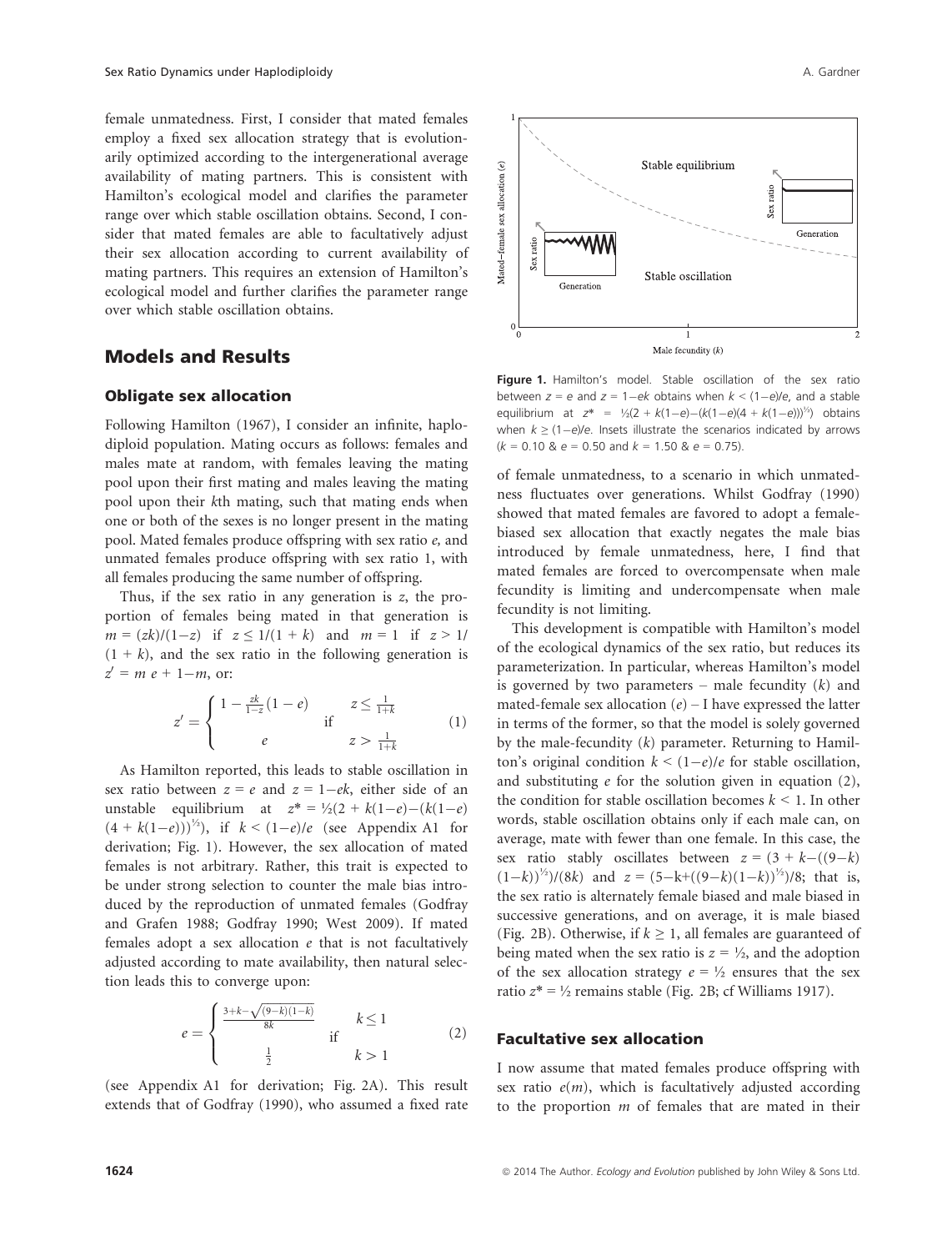

**Figure 2.** Obligate sex allocation. (A) Natural selection favors mated females to exhibit female-biased sex allocation  $e = (3 + k - ((9 - k)( 1 - k))^{1/2} )/k$ (8k) when  $k \le 1$  and unbiased sex allocation  $e = \frac{1}{2}$  when  $k \ge 1$ . (B) This leads to stable oscillation of the sex ratio between  $z = (3 + k - ((9 - k)x)$  $(1-k)^{k/2}$ /(8k) and  $z = (5-k + ((9-k)(1-k))^{k/2})/8$  when  $k < 1$ , and a stable equilibrium at  $z^* = \frac{1}{2}$  when  $k \ge 1$ . Insets illustrate the scenarios indicated by arrows ( $k = 0.50$  and  $k = 1.50$ ).

generation. Natural selection favors the sex allocation strategy:

$$
e(m) = \begin{cases} 0 & m \le \frac{1}{2} \\ \frac{2m-1}{2m} & m > \frac{1}{2} \end{cases}
$$
 (3)

(see Appendix A1 for details; Fig. 3A). This is Godfray's (1990) result, and here, I have shown that it extends to a more complicated scenario than the one he considered. Specifically, whilst Godfray (1990) assumed that the proportion of mated females remains fixed over successive generations, I have considered that it may fluctuate between generations. Crucially, I have considered that females respond facultatively to this fluctuation, rather than adopting a fixed sex allocation that optimizes with respect to average mate availability (as was done in the previous section).

This development is not compatible with Hamilton's model of the ecological dynamics of the sex ratio, which assumes that mated females adopt the same sex allocation in all generations, irrespective of the current availability of males. Consequently, I extend Hamilton's model to consider intergeneration variation in the sex allocation of mated females. As in Hamilton's model, if the sex ratio in any generation is z, then the proportion of females being mated in that generation is  $m = (zk)/(1-z)$  if  $z \le 1/$  $(1 + k)$  and  $m = 1$  if  $z > 1/(1 + k)$ , and the sex ratio in the following generation is  $z' = m e(m) + 1-m$ . Making the substitution given in equation (3) yields:

$$
z' = \begin{cases} 1 - \frac{zk}{1 - z} & z \le \frac{1}{1 + 2k} \\ \frac{1}{2} & z > \frac{1}{1 + 2k} \end{cases}
$$
(4)

This leads to stable oscillation in sex ratio when  $k \leq \frac{1}{2}$ . In this case, the sex ratio stably oscillates between  $z = \frac{1}{2}$ and  $z = 1 - k$ ; that is, the sex ratio is alternately unbiased and male biased in successive generations, and on average, it is male biased (Fig. 3B). Otherwise, if  $k \geq \frac{1}{2}$ , mated females are guaranteed to be able to set the population sex ratio in the next generation to  $z = \frac{1}{2}$  given that it is currently at  $z = \frac{1}{2}$ , and hence, the sex ratio  $z^* = \frac{1}{2}$ remains stable (Fig. 3B).

## **Discussion**

Building upon the numerical model of Williams (1917), Hamilton (1967) showed that female unmatedness could drive sustained ecological oscillation of sex ratio in haplodiploid populations. Here, I have assessed the impact that evolutionary optimization of the sex allocation behavior of mated females has upon such dynamics. Further to Hamilton's suggestion that sustained oscillation obtains even for arbitrarily large male fecundity, so long as mated-female sex allocation is sufficiently female biased, I have found that evolutionary optimization of mated-female sex allocation behavior places strict upper limits upon male fecundity, above which stable oscillation does not obtain.

First, I considered that mated females optimize their sex allocation behavior according to the average level of female unmatedness experienced over evolutionary timescales (obligate sex allocation). I found that stable oscillation in the sex ratio obtains only when each male can, on average, mate with fewer than one female. Otherwise, an even sex ratio guarantees that all females are mated, and this ensures that all females – adopting an even sex allocation strategy – can recover an even sex ratio in the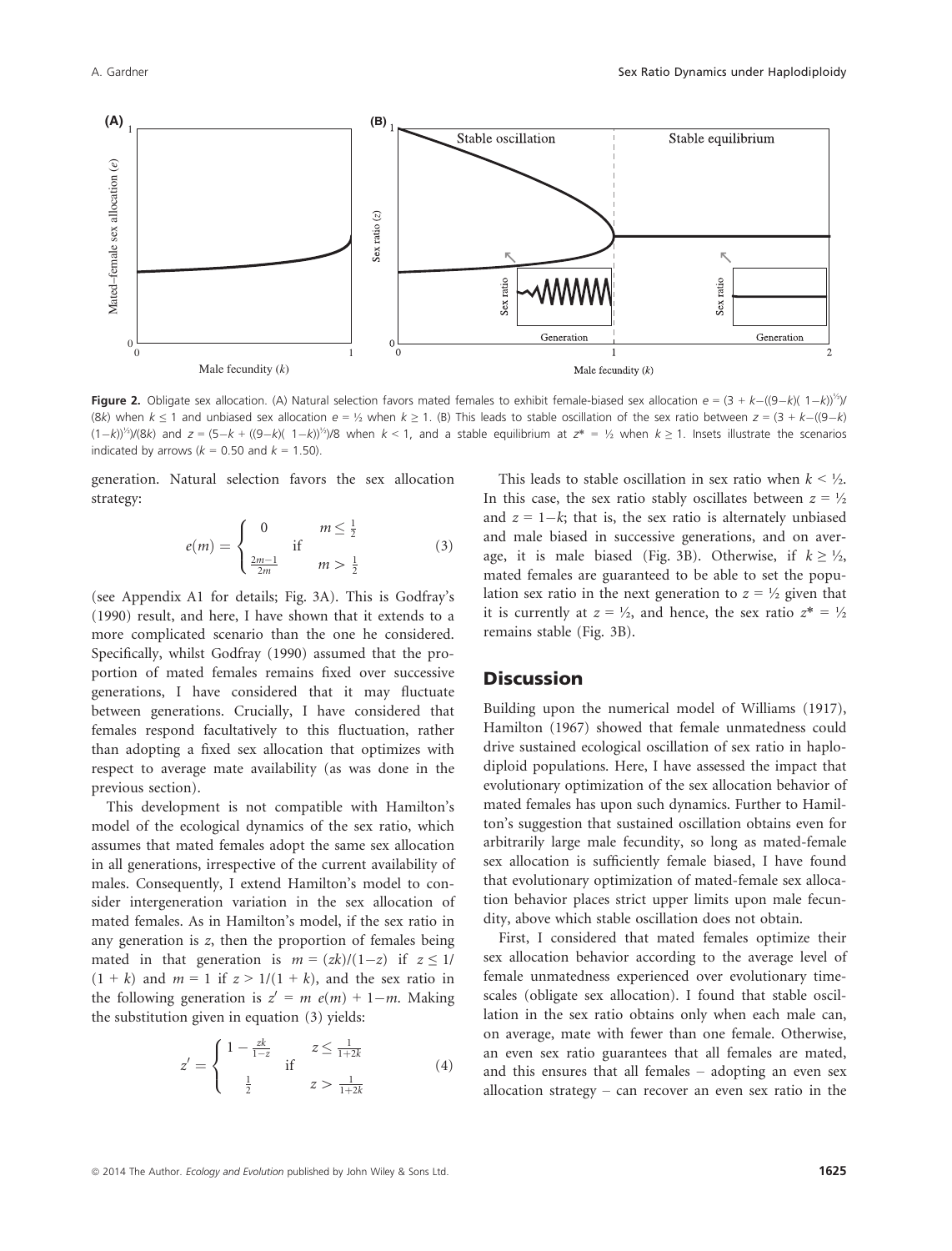

Figure 3. Facultative sex allocation. (A) Natural selection favors mated females to exhibit female-biased sex allocation  $e(m) = 0$  when  $m \leq 1/2$  and  $e(m) = (2 m-1)/(2 m)$  when  $m \ge 1/2$ , where m is the proportion of females that are mated in this generation. (B) This leads to stable oscillation of the sex ratio between  $z = \frac{1}{2}$  and  $z = 1 - k$  when  $k < \frac{1}{2}$ , and a stable equilibrium at  $z^* = \frac{1}{2}$  when  $k \geq \frac{1}{2}$ . Insets illustrate the scenarios indicated by arrows ( $k = 0.25$  and  $k = 1.50$ ).

subsequent generation. In the event that male fecundity is sufficiently low for stable oscillation in the sex ratio to obtain, mated females are favored to adopt a femalebiased sex allocation strategy that undercompensates for the male bias introduced by unmated females in those generations in which there is a scarcity of males, and overcompensates in those generations in which there is a surfeit of males. The result is a sex ratio that oscillates between male bias and female bias in alternate generations, with an average male bias.

Second, I considered that mated females optimize their sex allocation behavior according to the present level of female unmatedness experienced in their generation (facultative sex allocation). I found that stable oscillation in the sex ratio obtains only when each male can, on average, mate with fewer than 0.5 females. Otherwise, an even sex ratio guarantees that at least half of all females are mated, and this ensures that all females – adopting a suitably female-biased sex allocation strategy – can recover an even sex ratio in the subsequent generation. In the event that male fecundity is sufficiently low for stable oscillation in the sex ratio to obtain, mated females are favored to adopt a female-biased sex allocation strategy that exactly compensates for any male bias owing to female unmatedness.

My obligate sex allocation analysis generalizes that of Godfray (1990), who considered optimization of matedfemale sex allocation in a constant mating environment, without sex-ratio oscillation. Godfray (1990) found that mated females are favored to adopt a sex allocation of  $e = (2 m-1)/(2 m)$ , where m is the frequency of mated females. In the context of fluctuations in rates of unmatedness, this becomes  $e \approx ((2\bar{m} - 1)/(2\bar{m} )) + (\sigma_m^2/(2\bar{m}^3))$ 

where  $\bar{m}$  is the average and  $\sigma_m^2$  the variance in the fre-<br>quency of mated females (see Appendix A1 for details) quency of mated females (see Appendix A1 for details). My facultative sex allocation analysis yields a result identical to that given by Godfray (1990), but in a novel context. Specifically, if mated females employ obligate sex allocation in a constant mating environment (Godfray 1990), or facultative sex allocation in a variable mating environment (this paper), they are favored to adopt the strategy  $e = (2 m-1)/(2 m)$ .

These developments build extra realism into Hamilton's (1967) model of sex-ratio dynamics. Usually, greater realism is achieved by adding parameters to models, making them more complex. However, greater realism has been achieved here by removing a parameter, by considering that sex allocation is an evolving variable. Other ways in which the model could be made more realistic include considering that the number of matings per male may be dependent upon the sex ratio, rather than taking a constant value, and allowing females imperfect information as to their mating environment. I leave these as avenues for future exploration.

Evolutionary optimization of sex allocation behavior greatly restricts the conditions under which stable oscillation may occur in natural populations. If mated females are obliged to employ a fixed sex allocation behavior, then even a small proportion of females remaining unmated may be sufficient to drive sustained oscillation in the sex ratio. But if mated females can facultatively adjust their sex allocation according to current male availability, then sustained oscillation requires that a majority of females remain unmated in every generation. Empirical estimates of the incidence of unmated (or otherwise "constrained") females in haplodiploid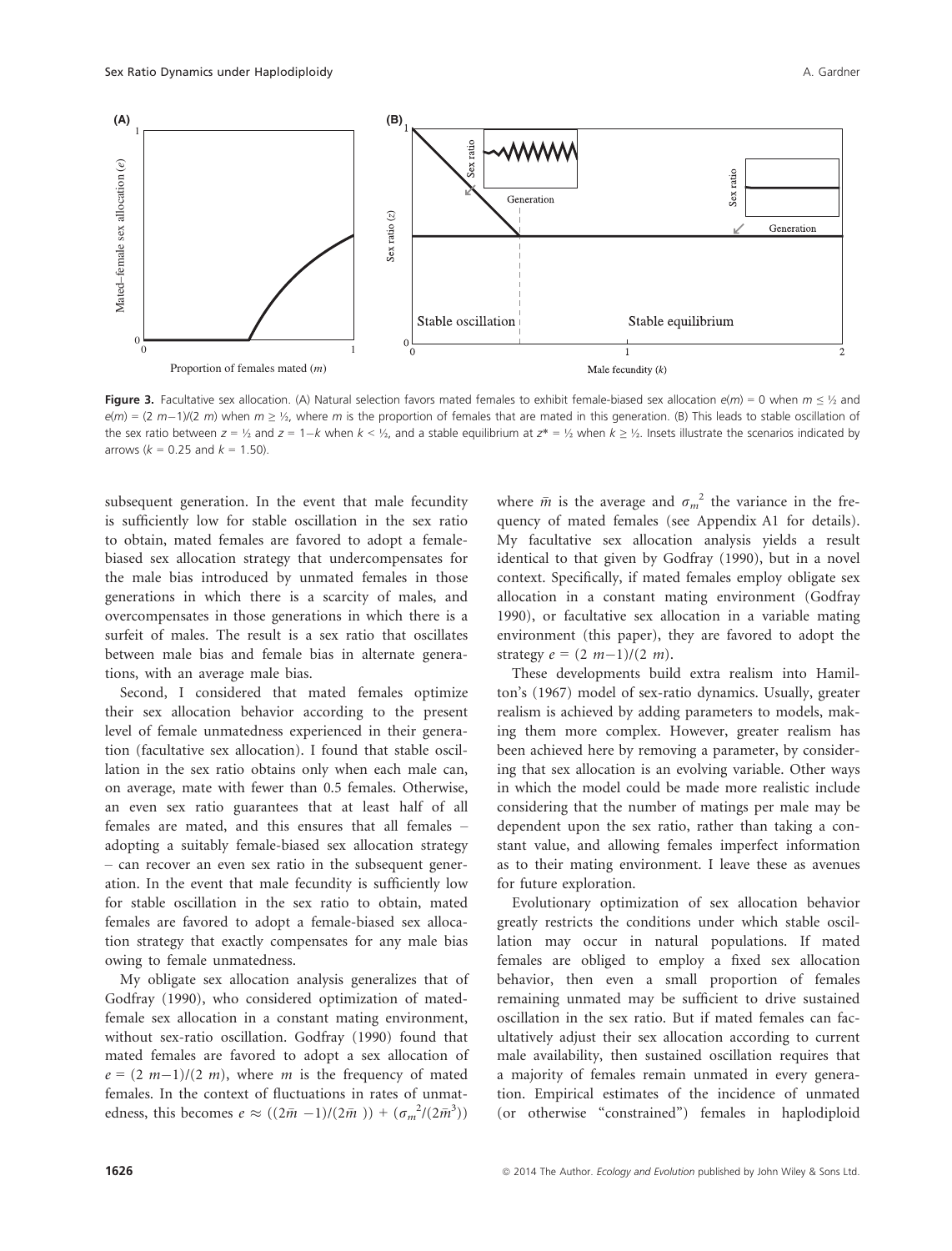taxa range from 0 to 30% and are usually <5% (West 2009), so there appears to be very little scope for sustained sex-ratio oscillation in natural populations. However, unmated females could plausibly outnumber mated females in artificially introduced biological control species (Rhainds 2010), especially at range frontiers and if dispersal is female biased (Heimpel and Asplen 2011). Haplodiploid taxa – especially parasitoid wasps – have been particularly favored for controlling agricultural pests (Waage and Hassell 1982). More generally, even transient oscillation may be long lasting over economically relevant timescales, making this an important factor in the design of biological control programs.

## Acknowledgments

I thank J. Alpedrinha, D. Shuker, and two anonymous referees for helpful discussion and comments, and the Royal Society for funding.

## Conflict of Interest

None declared.

#### References

- Crozier, R. H., and P. Pamilo. 1996. Evolution of social insect colonies. Oxford Univ. Press, Oxford, U.K.
- Fisher, R. A. 1930. The genetical theory of natural selection. Clarendon Press, Oxford, U.K.
- Godfray, H. C. J. 1990. The causes and consequences of constrained sex allocation in haplodiploid animals. J. Evol. Biol. 3:3–17.
- Godfray, H. C. J., and A. Grafen. 1988. Unmatedness and the evolution of eusociality. Am. Nat. 131:303–305.
- Hamilton, W. D. 1967. Extraordinary sex ratios. Science 156:477–488.
- Heimpel, G. E., and M. K. Asplen. 2011. A 'Goldilocks' hypothesis for dispersal of biological control agents. Biocontrol 56:441–450.
- Rhainds, M. 2010. Female mating failures in insects. Entomol. Exp. Appl. 136:211–226.
- Taylor, P. D. 1996. Inclusive fitness arguments in genetic models of behaviour. J. Math. Biol. 34:654–674.
- Taylor, P. D., and S. A. Frank. 1996. How to make a kin selection model. J. Theor. Biol. 180:27–37.
- Waage, J. K., and M. P. Hassell. 1982. Parasitoids as biological control agents – a fundamental approach. Parasitology 84:241–268.
- West, S. A. 2009. Sex allocation. Princeton Univ. Press, Princeton, NJ.
- Williams, C. B. 1917. Some problems of sex ratios and parthenogenesis. J. Genet. 6:255–267.

## Appendix A1: Dynamics of sex ratio and female unmatedness

## Obligate sex allocation

#### Ecological dynamics

Inspection of equation (1) suggests a candidate equilibrium at  $z^* = e$ , and this requires  $e \ge 1/(1 + k)$ . If  $e + \delta \ge 1/$  $(1 + k)$ , where  $\delta$  is a vanishingly small quantity, then  $z' = e$ when  $z = e + \delta$ , so the equilibrium  $z^* = e$  is stable if  $e > 1/(1 + k)$  or, equivalently,  $k > (1-e)/e$ . A second candidate equilibrium is found by setting  $z' = 1 - (zk/(1-z))$  $(1-e)$  = z and solving for  $z = z^*$  to yield  $z^* = \frac{1}{2}(2 + k)$  $(1-e) - (k(1-e)(4 + k(1-e)))^{1/2}$ . This assumes  $z^* \leq 1/2$  $(1 + k)$ , which is equivalent to  $k \leq (1-e)/e$ . Setting  $z = z^*$ +  $\delta$  yields  $z' = z^* - (1/z^*)\delta + O(\delta^2)$  which, as the magnitude of coefficient of  $\delta$  is never less than unity means that tude of coefficient of  $\delta$  is never less than unity, means that the equilibrium is unstable. Finally, if the sex ratio in any generation is  $z = e$ , then the proportion of females that are mated is  $ek/(1-e)$ , and the sex ratio in the subsequent generation is  $z' = 1 - ek$ , which is sufficient for all females in that generation to be mated because  $k \leq (1-e)/e$ . Hence, the sex ratio in the generation after that is  $z'' = e$ . Thus, the sex ratio oscillates between e and  $1$  – ek.

### Evolutionary dynamics

Sex allocation can be modeled by assigning every female an equal number of sons and daughters and then eliminating half of the offspring of each female according to her mating status and her sex allocation strategy (Taylor and Frank 1996). Thus, the probability that a focal female survives this culling is  $m(1-x)$ , and the probability that a focal male survives this culling is  $mx + 1-m$ , where m is the probability that their mother is mated and  $x$  is the proportion of their mother's reproductive resources that is invested into sons in the event that she is mated. The population average female survival is  $m(1-e)$ , and the population average male survival is  $me + 1-m$ . Hence, the relative fitness of a focal female is  $W_f = (m(1-x))/(m)$  $(1-e)$  =  $(1-x)/(1-e)$ , and the relative fitness of a focal male is  $W_m = (mx + 1-m)/(me + 1-m)$ . Natural selection maximizes  $W = \sum_m \pi_m(c_f W_f + c_m W_m)$ , where  $\pi_m$  is the proportion of generations in which the frequency of mated females is *m*, and  $c_f = 2/3$  and  $c_m = 1/3$  are the class reproductive values of females and males, respectively (Fisher 1930; Taylor 1996; Taylor and Frank 1996). That is, if a focal locus controls the sex allocation e of mated females, then, drawing a gene from this locus at random from the population and denoting its genic value by g, the condition for natural selection to favor an